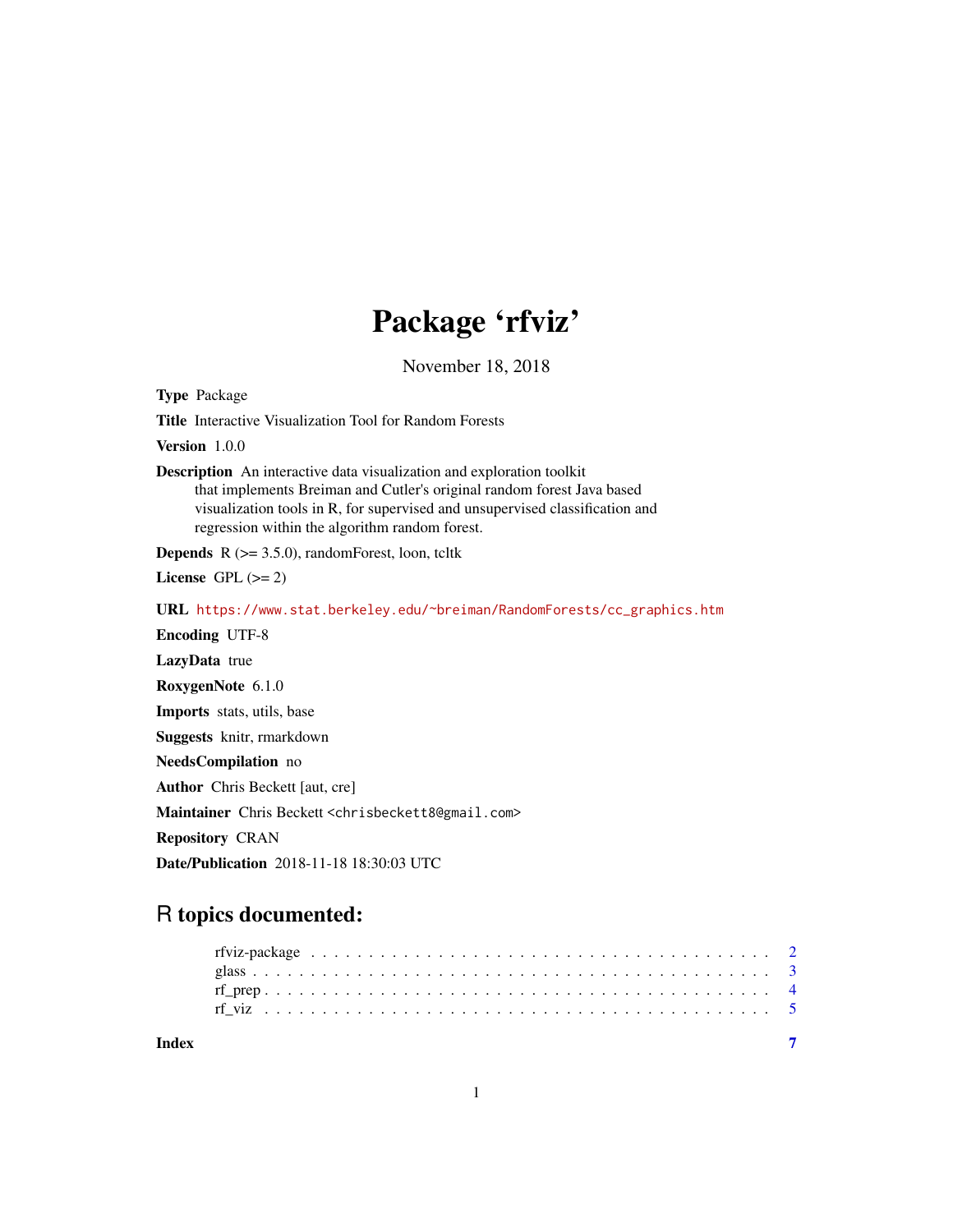#### Description

Rfviz is an interactive package and toolkit in R, using TclTK code on the backend, to help in viewing and interpreting the results Random Forests for both Supervised Classification and Regression in a user-friendly way.

#### Details

Currently, rfviz implements the following statistical graphs, with functions to view any combination of the plots:

The three plots are:

1. The classic multidimensionally scaled proximities are plotted as a 2-D XYZ scatterplot.

2. The raw input data is plotted in a parallel coordinate plot.

3. The local importance scores of each observation are plotted in a parallet coordinate plot.

rfviz is built using the package Loon on the backend, and implements the random forests algorithm.

For detailed instructions in the use of these plots in this package, visit [https://github.com/](https://github.com/chrisbeckett8/rfviz/blob/master/Rfviz.md) [chrisbeckett8/rfviz/blob/master/Rfviz.md](https://github.com/chrisbeckett8/rfviz/blob/master/Rfviz.md)

#### Note

For instructions on how to use randomForests, use ?randomForest. For more information on loon, use ?loon.

## Author(s)

Chris Beckett <chrisbeckett8@gmail.com>, based on original Java graphics by Leo Breiman and Adele Cutler.

#### References

Liaw A, Wiener M (2002). "Classification and Regression by randomForest." \_R News\_, \*2\*(3), 18-22. <https://CRAN.R-project.org/doc/Rnews/>

Waddell A, Oldford R. Wayne (2018). "loon: Interactive Statistical Data Visualization" [https:](https://github.com/waddella/loon) [//github.com/waddella/loon](https://github.com/waddella/loon)

Breiman, L. (2001), Random Forests, Machine Learning 45(1), 5-32.

Breiman, L (2002), "Manual On Setting Up, Using, And Understanding Random Forests V3.1", [https://www.stat.berkeley.edu/~breiman/Using\\_random\\_forests\\_V3.1.pdf](https://www.stat.berkeley.edu/~breiman/Using_random_forests_V3.1.pdf)

Breiman, L., Cutler, A., Random Forests Graphics. [https://www.stat.berkeley.edu/~breiman/](https://www.stat.berkeley.edu/~breiman/RandomForests/cc_graphics.htm) [RandomForests/cc\\_graphics.htm](https://www.stat.berkeley.edu/~breiman/RandomForests/cc_graphics.htm)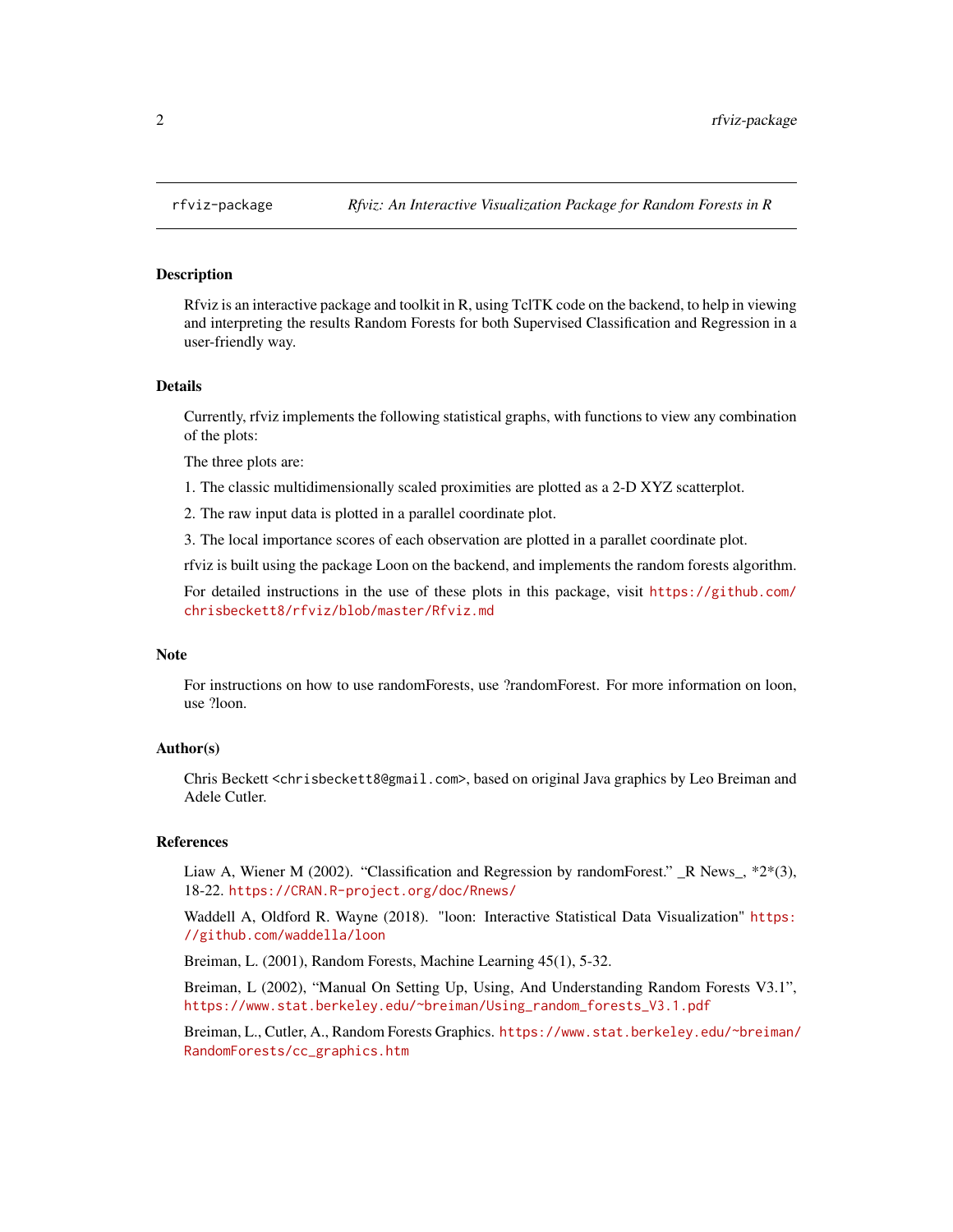#### <span id="page-2-0"></span>glass  $\sim$  3

## See Also

[randomForest](#page-0-0), [rf\\_prep](#page-3-1), [rf\\_viz](#page-4-1), [l\\_plot](#page-0-0), [l\\_serialaxes](#page-0-0)

## glass *Glass Identification Data Set*

## Description

A dataset containing 6 types of glass; defined in terms of their oxide content

#### Usage

glass

## Format

A data frame with 214 rows and 10 variables:

#### RI Refractive Index

Na Sodium (unit measurement: weight percent in corresponding oxide, as are attributes 4-10)

Mg Magnesium

Al Aluminum

Si Silicon

K Potassium

Ca Calcium

Ba Barium

Fe Iron

Type Class Attribute

#### Source

<https://archive.ics.uci.edu/ml/datasets/glass+identification>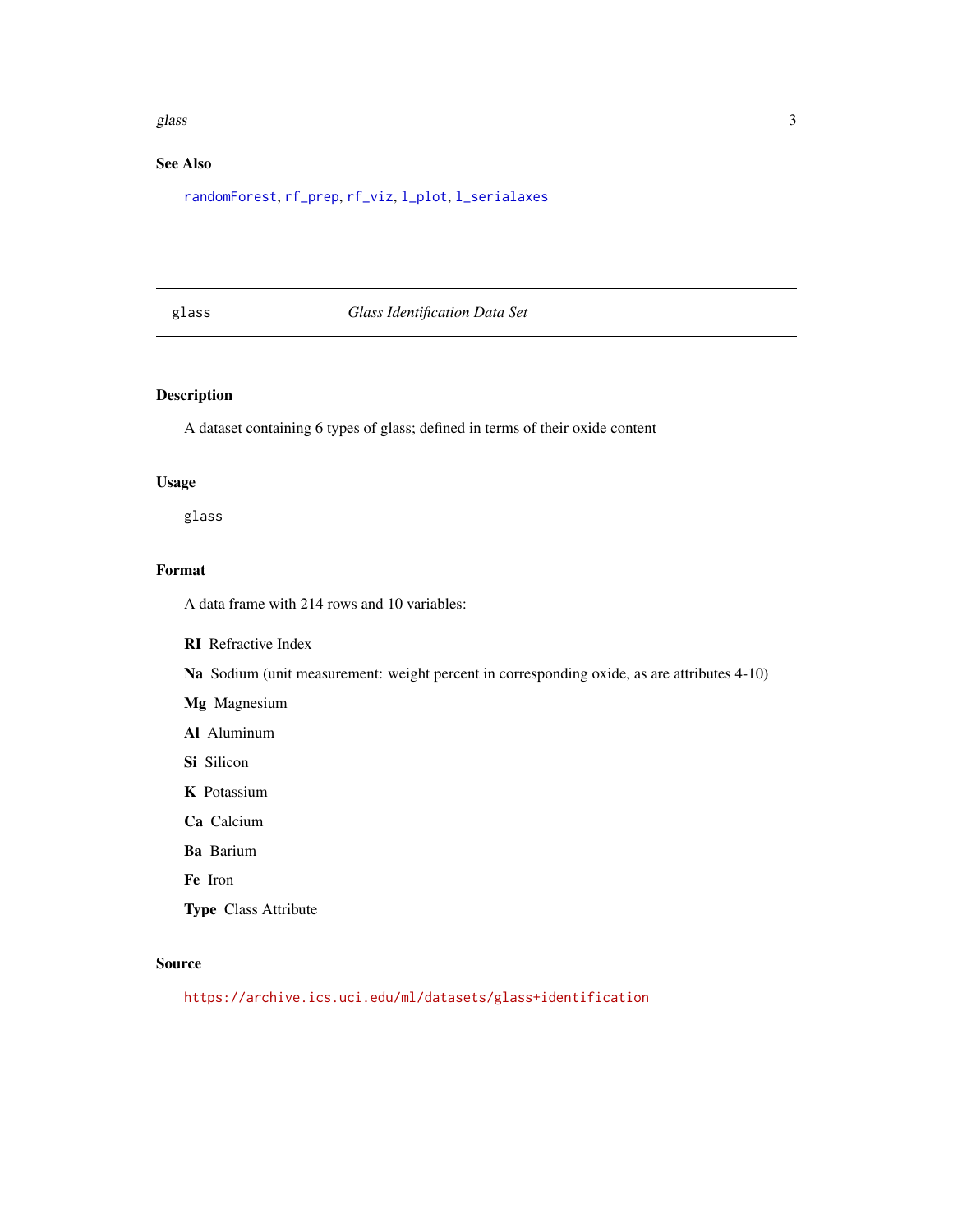<span id="page-3-0"></span>4 and the contract of the contract of the contract of the contract of the contract of the contract of the contract of the contract of the contract of the contract of the contract of the contract of the contract of the cont

<span id="page-3-1"></span>

#### **Description**

A funciton using Random Forests which outputs a list of the Random Forests output, the predictor variables data, and response variable data.

#### Usage

 $rf\_prep(x, y, ...)$ 

#### Arguments

| x         | A data frame or a matrix of predictors.                                                                                                               |
|-----------|-------------------------------------------------------------------------------------------------------------------------------------------------------|
| ۷         | A response vector. If a factor, classification is assume, otherwise regression is<br>assumed. If omitted, randomForest will run in unsupervised mode. |
| $\ddotsc$ | Optional parameters to be passed down to the random Forest function. Use ?ran-<br>domForest to see the optional parameters.                           |

#### Value

The parallel coordinate plots of the input data, the local importance scores, and the 2-D XYZ classic multidimensional scaling proximities from the output of the random forest algorithm.

#### Note

For instructions on how to use randomForests, use ?randomForest. For more information on loon, use ?loon.

For detailed instructions in the use of these plots in this package, visit [https://github.com/](https://github.com/chrisbeckett8/rfviz/blob/master/Rfviz.md) [chrisbeckett8/rfviz/blob/master/Rfviz.md](https://github.com/chrisbeckett8/rfviz/blob/master/Rfviz.md)

#### Author(s)

Chris Beckett <chrisbeckett8@gmail.com>, based on original Java graphics by Leo Breiman and Adele Cutler.

#### References

Liaw A, Wiener M (2002). "Classification and Regression by randomForest."  $\mathbb{R}$  News<sub>-</sub>, \*2\*(3), 18-22. <https://CRAN.R-project.org/doc/Rnews/>

Waddell A, Oldford R. Wayne (2018). "loon: Interactive Statistical Data Visualization" [https:](https://github.com/waddella/loon) [//github.com/waddella/loon](https://github.com/waddella/loon)

Breiman, L. (2001), Random Forests, Machine Learning 45(1), 5-32.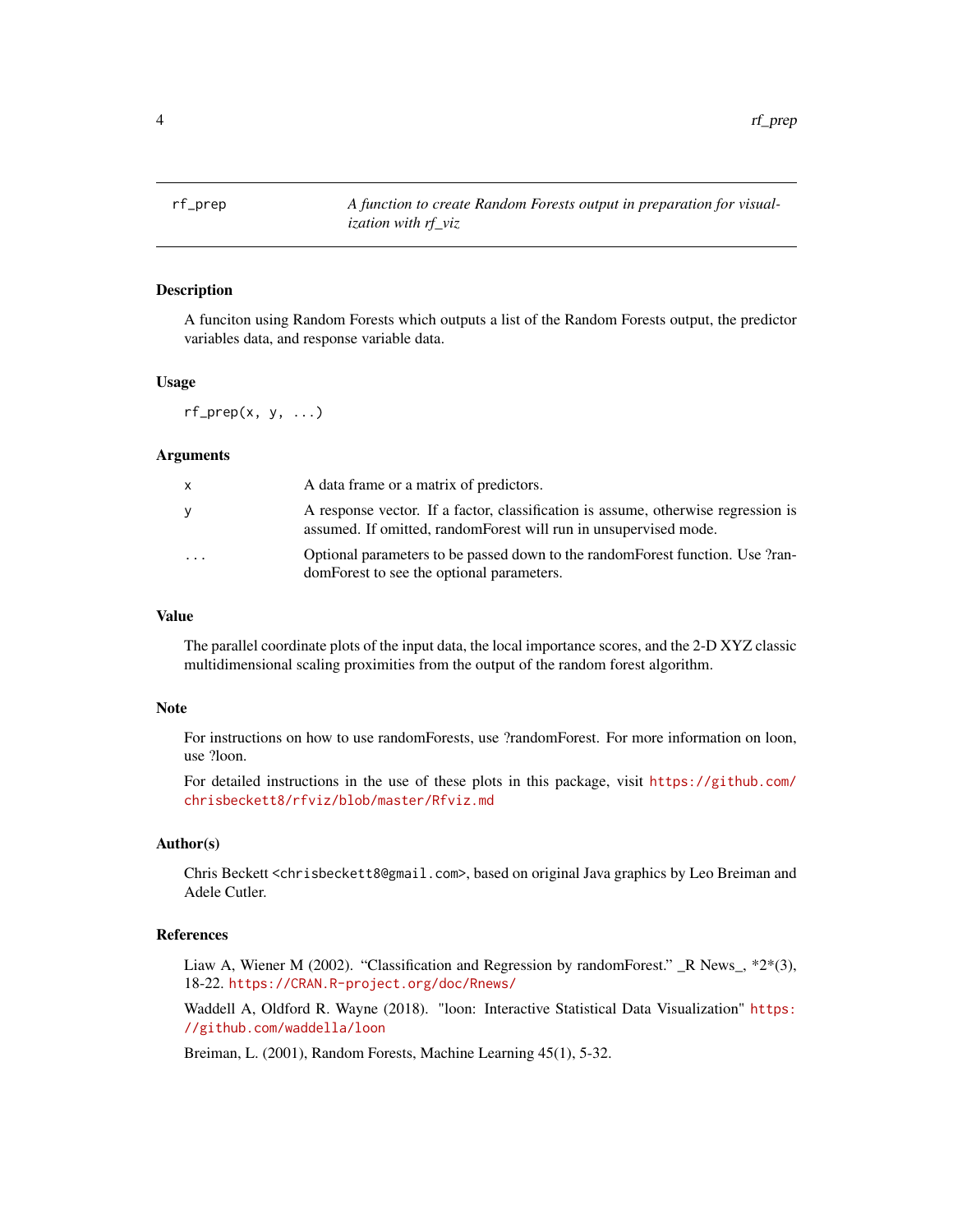#### <span id="page-4-0"></span>rf\_viz 5

Breiman, L (2002), "Manual On Setting Up, Using, And Understanding Random Forests V3.1", [https://www.stat.berkeley.edu/~breiman/Using\\_random\\_forests\\_V3.1.pdf](https://www.stat.berkeley.edu/~breiman/Using_random_forests_V3.1.pdf)

Breiman, L., Cutler, A., Random Forests Graphics. [https://www.stat.berkeley.edu/~breiman/](https://www.stat.berkeley.edu/~breiman/RandomForests/cc_graphics.htm) [RandomForests/cc\\_graphics.htm](https://www.stat.berkeley.edu/~breiman/RandomForests/cc_graphics.htm)

## See Also

[randomForest](#page-0-0), [rf\\_viz](#page-4-1), [l\\_plot](#page-0-0), [l\\_serialaxes](#page-0-0)

#### Examples

```
#Preparation for classification with Iris data set
rfprep <- rf_prep(x=iris[,1:4], y=iris$Species)
```

```
#Preparation for Regression with mtcars data set
rfprep <- rf_prep(x=mtcars[,-1], y=mtcars$mpg)
```
<span id="page-4-1"></span>rf\_viz *Random Forest Plots for interpreting Random Forests output*

#### Description

The Input Data, Local Importance Scores, and Classic Multidimensional Scaling Plots

#### Usage

rf\_viz(rfprep, input = TRUE, imp = TRUE, cmd = TRUE, hl\_color = "orange")

## Arguments

| rfprep   | A list of prepared Random Forests input data to be used in visualization, created<br>using the function of prep. |
|----------|------------------------------------------------------------------------------------------------------------------|
| input    | Should the Input Data Parallel Coordinate Plot be included in the visualization?                                 |
| imp      | Should the Local Importance Scores Parallel Coordinate Plot be included in the<br>visualization?                 |
| cmd      | Should the Classic Multidimensional Scaling Proximites 2-D XYZ Scatter Plot<br>be included in the visualization? |
| hl_color | The highlight color when you select points on the $plot(s)$ .                                                    |

#### Value

Any combination of the parallel coordinate plots of the input data, the local importance scores, and the 2-D XYZ classic multidimensional scaling proximities from the output of the random forest algorithm.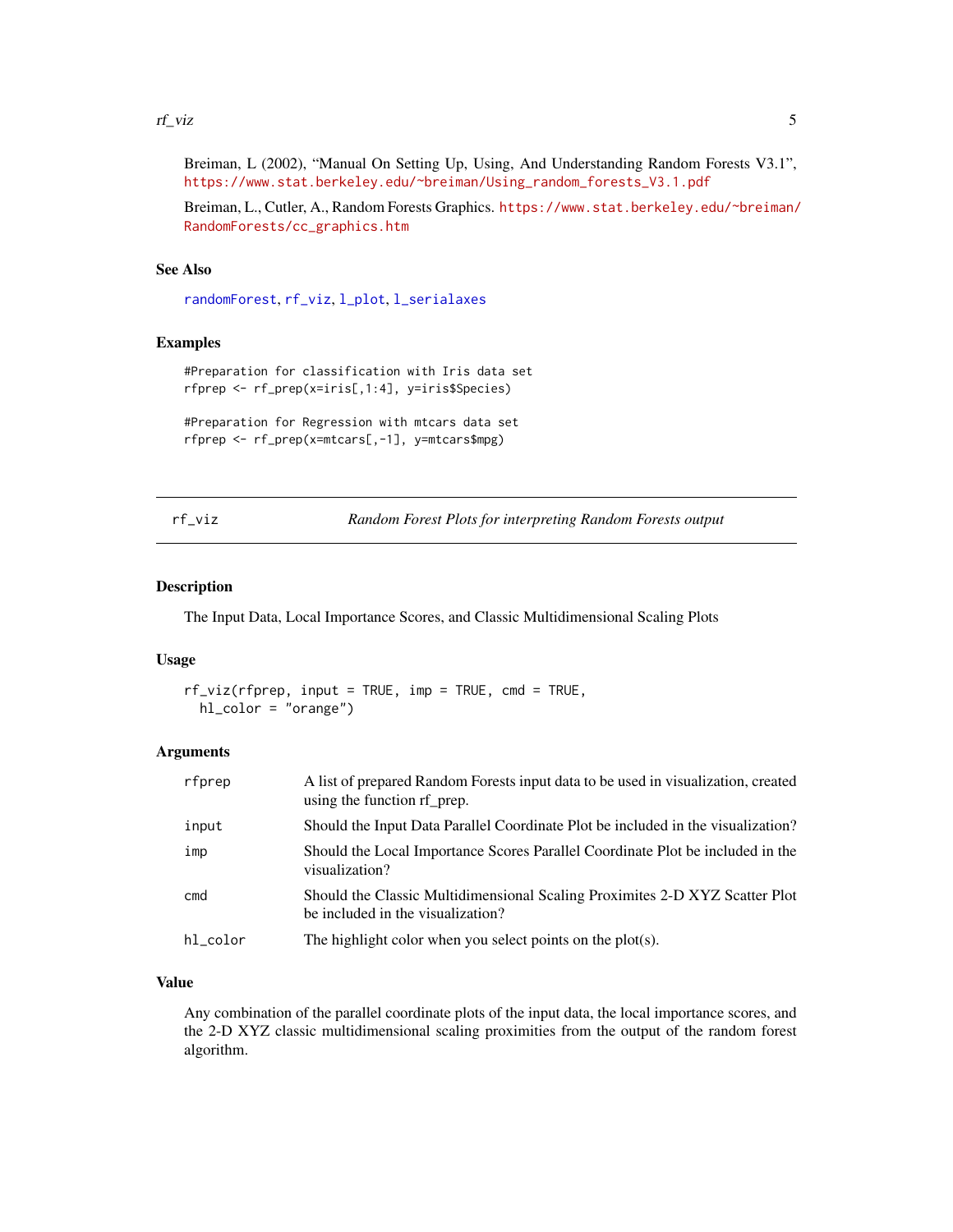#### <span id="page-5-0"></span>**Note**

For instructions on how to use randomForests, use ?randomForest. For more information on loon, use ?loon.

For detailed instructions in the use of these plots in this package, visit [https://github.com/](https://github.com/chrisbeckett8/rfviz/blob/master/Rfviz.md) [chrisbeckett8/rfviz/blob/master/Rfviz.md](https://github.com/chrisbeckett8/rfviz/blob/master/Rfviz.md)

#### Author(s)

Chris Beckett <chrisbeckett8@gmail.com>, based on original Java graphics by Leo Breiman and Adele Cutler.

#### References

Liaw A, Wiener M (2002). "Classification and Regression by randomForest."  $\mathbb R$  News  $, *2*(3),$ 18-22. <https://CRAN.R-project.org/doc/Rnews/>

Waddell A, Oldford R. Wayne (2018). "loon: Interactive Statistical Data Visualization" [https:](https://github.com/waddella/loon) [//github.com/waddella/loon](https://github.com/waddella/loon)

Breiman, L. (2001), Random Forests, Machine Learning 45(1), 5-32.

Breiman, L (2002), "Manual On Setting Up, Using, And Understanding Random Forests V3.1", [https://www.stat.berkeley.edu/~breiman/Using\\_random\\_forests\\_V3.1.pdf](https://www.stat.berkeley.edu/~breiman/Using_random_forests_V3.1.pdf)

Breiman, L., Cutler, A., Random Forests Graphics. [https://www.stat.berkeley.edu/~breiman/](https://www.stat.berkeley.edu/~breiman/RandomForests/cc_graphics.htm) [RandomForests/cc\\_graphics.htm](https://www.stat.berkeley.edu/~breiman/RandomForests/cc_graphics.htm)

#### See Also

[randomForest](#page-0-0), [rf\\_prep](#page-3-1), [l\\_plot](#page-0-0), [l\\_serialaxes](#page-0-0)

#### Examples

```
#Classification with Iris data set
rfprep \leq rf_prep(x = iris[,1:4], y = iris$Species)
#View all three plots
Myrfplots <- rf_viz(rfprep, input = TRUE, imp = TRUE, cmd = TRUE, hl_color = 'orange')
#View only the Input Data and CMD Scaling Proximities Plots
Myrfplots <- rf_viz(rfprep, input = TRUE, imp = FALSE, cmd = TRUE, hl_color = 'orange')
#Regression with mtcars data set
rfprep2 <- rfrep(x = mtcars[,-1], y = mtcars$mpg)
#View all three plots
```
Myrfplots <- rf\_viz(rfprep2, input = TRUE, imp = TRUE, cmd = TRUE, hl\_color = 'orange')